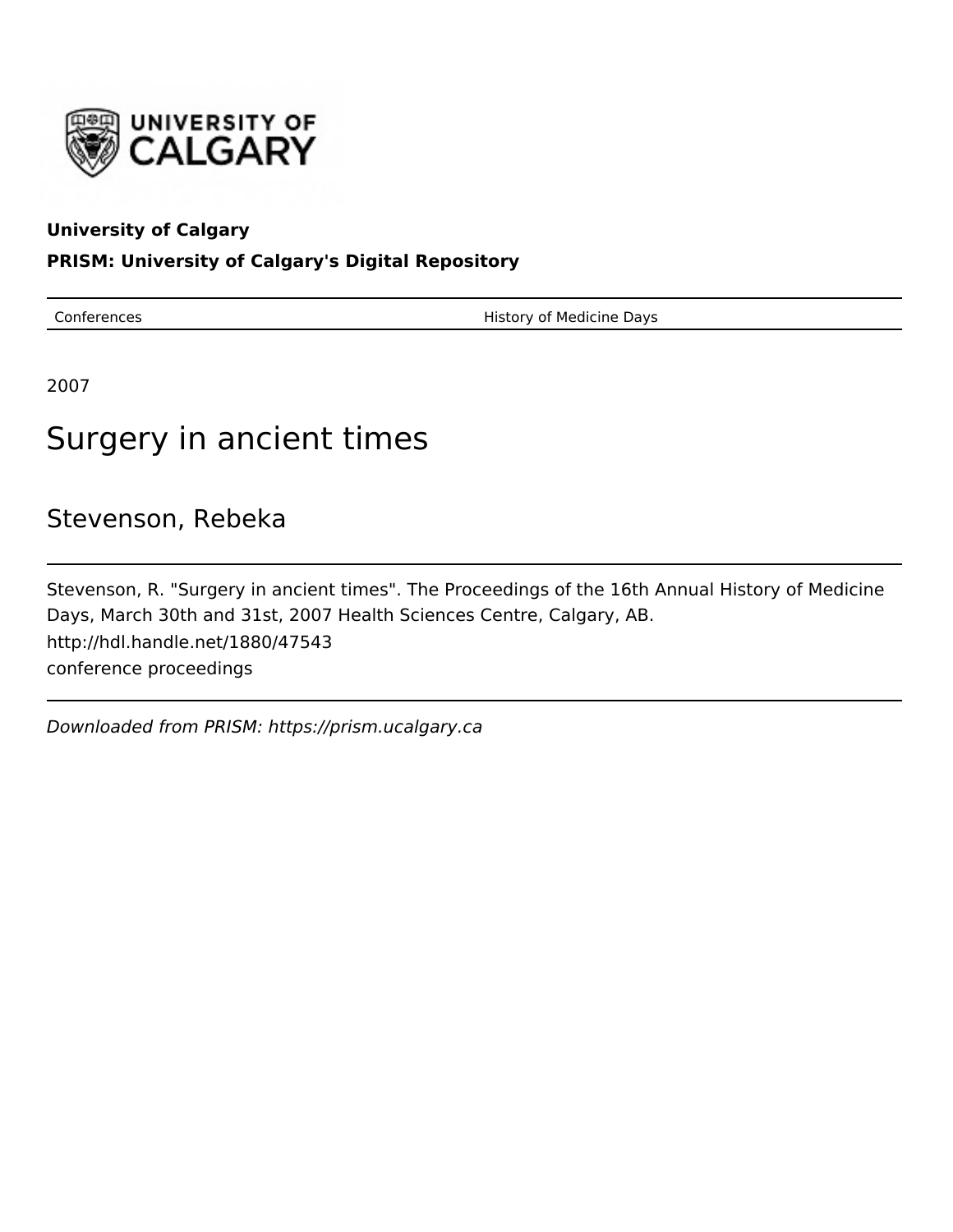### **SURGERY IN ANCIENT TIMES**

by

**Rebeka Stevenson**  University of Calgary

Preceptor: None

**Abstract** 

**In our modern world, invasive surgeries and organ transplantations are common: machines circulate and oxygenate blood and artificial organs have been developed. Taking a moment to contemplate these advances, it is easy to be impressed and even amazed at our accomplishments. However, if we take a further moment and consider our ancient ancestors, we may find that our amazement is considerably greater.** 

**Imagine breaking into a human skull with no knowledge of anatomy, the existence of blood vessels and nerves, or the causes of infection; and doing so in the absence of anesthetic and painkillers. Yet, trepanation was a common procedure as early as 10 000 BC with evidence of a near 100% success rate. Further, the logic and efficacy of such a procedure is valid within our current medical knowledge and understanding. The practice of medicine in ancient times was based mainly on observations and beliefs, as a solid scientific understanding was being developed. I find this to be both fascinating and terrifying, especially as it applies to surgery. Thus, my topic focuses on the origins of surgery in ancient times.** 

**The utilization of surgery to alleviate suffering and treat disease and wounds began with trepanation, with evidence of its use in many areas of the ancient world. In mesopotamia, surgical blades are compared to barber's blades and laws pertaining to surgery are imposed. The evidence of surgery in ancient Egypt is preserved in mummies, some of whom have fractures set with splints and sutures. In Greece, physicians performed surgical procedures as part of their duties. The Romans also performed surgeries, with many of their instruments being discovered in Pompeii. Further, ancient times saw the discovery of the importance of vessels in bleeding and their ligature. Ancient times even saw such "advanced" techniques as cataract surgery, the removal of bladder stones, the development of techniques for the closure of the abdominal wall and amputation. In fact, major developments in amputation did not occur for many centuries.**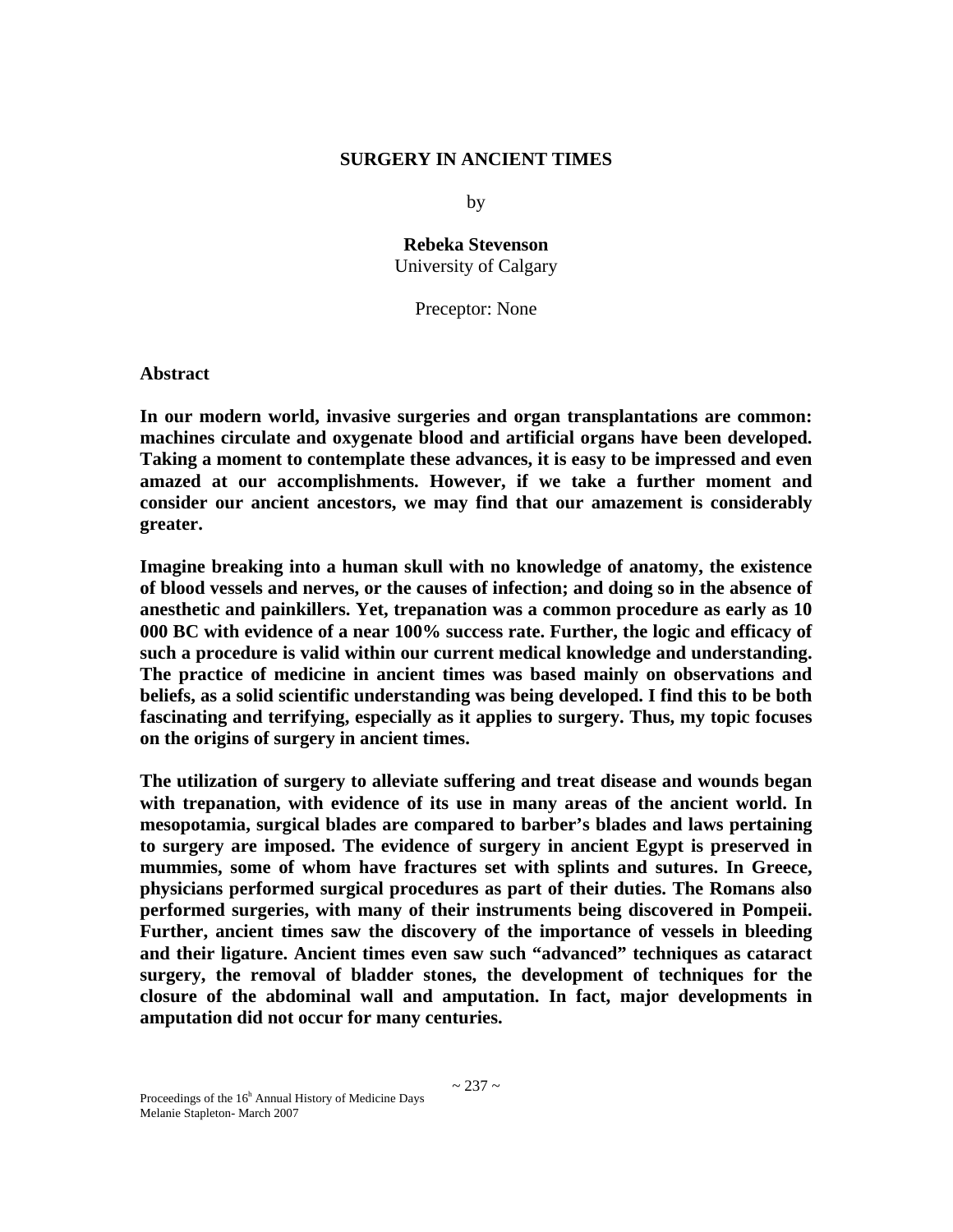The practice of surgery is routine and common in our modern society. Further, the surgical feats we have accomplished are both extensive and impressive; ranging from the removal of an appendix to the stopping of the heart and creation of new passages for blood flow or the opening of the skull to manipulate the brain. A moment of contemplation can easily allow one to be impressed and even amazed at what we have accomplished. However, if we take a further moment and consider our ancient ancestors, we may find that our amazement is considerably greater.

Imagine breaking into a human skull with no knowledge of anatomy, the existence of blood vessels and nerves, or the causes of infection; and doing so in the absence of anesthetic and analgesics. Yet, trepanation was a common procedure in ancient times. In addition, there is considerable evidence that a variety of surgical procedures were implemented. The practice of medicine in ancient times was necessarily based mainly on observations and beliefs, as a solid scientific understanding was being developed. This has the potential to be both fascinating and terrifying, especially as it applies to surgery.

The earliest evidence of a surgical procedure is found in skulls recovered from as long ago as 12,000 years (Majno 1975, 24). These skulls, with human-inflicted holes, reveal trepanation to be the first surgery. The procedure itself involves the removal of a portion of skull bone and was performed in many areas of the world; with many specimens being found in Peru and southern France (Majno 1975, 25-7). More astounding than simply that this procedure was performed, is its near 100% success rate. Studies examining the healing patterns of the bone adjacent to the site of removal indicate that not only was infection rare, but the person survived (Majno 1975, 27).

While we can only speculate as to the reasoning of our ancient ancestors in performing such a feat, blind to today's knowledge, there is some indication of their thoughts and intentions. To begin with, in many of the trepanned skulls the removed bone fragment is over a fracture (Majno 1975, 25). This suggests that the intent in removing a bone fragment was to "relieve" the effect of the fracture. The reason that we understand the efficacy of creating an outlet by which elevated intra-cranial pressures can be released following severe injury is rooted in scientific knowledge. We can ask ourselves how our primitive ancestors understood the same principles in the absence of our relatively modern knowledge. The value of simple observation and bravery in experimentation becomes apparent. Another theory possibly held is that a hole in the skull could provide an entry and exit for good and evil spirits, respectively; further, the Incas in Peru would wear the bone fragments as charms (Thompson 1942, 36).

An exploration of the various regions of the ancient world reveals additional delves into the human body. Of particular interest are the regions of Mesopotamia, Egypt, Greece, India, and the Roman Empire. Here, many theories were formed and many surgical procedures were put into practice. These procedures were as "advanced" as cataract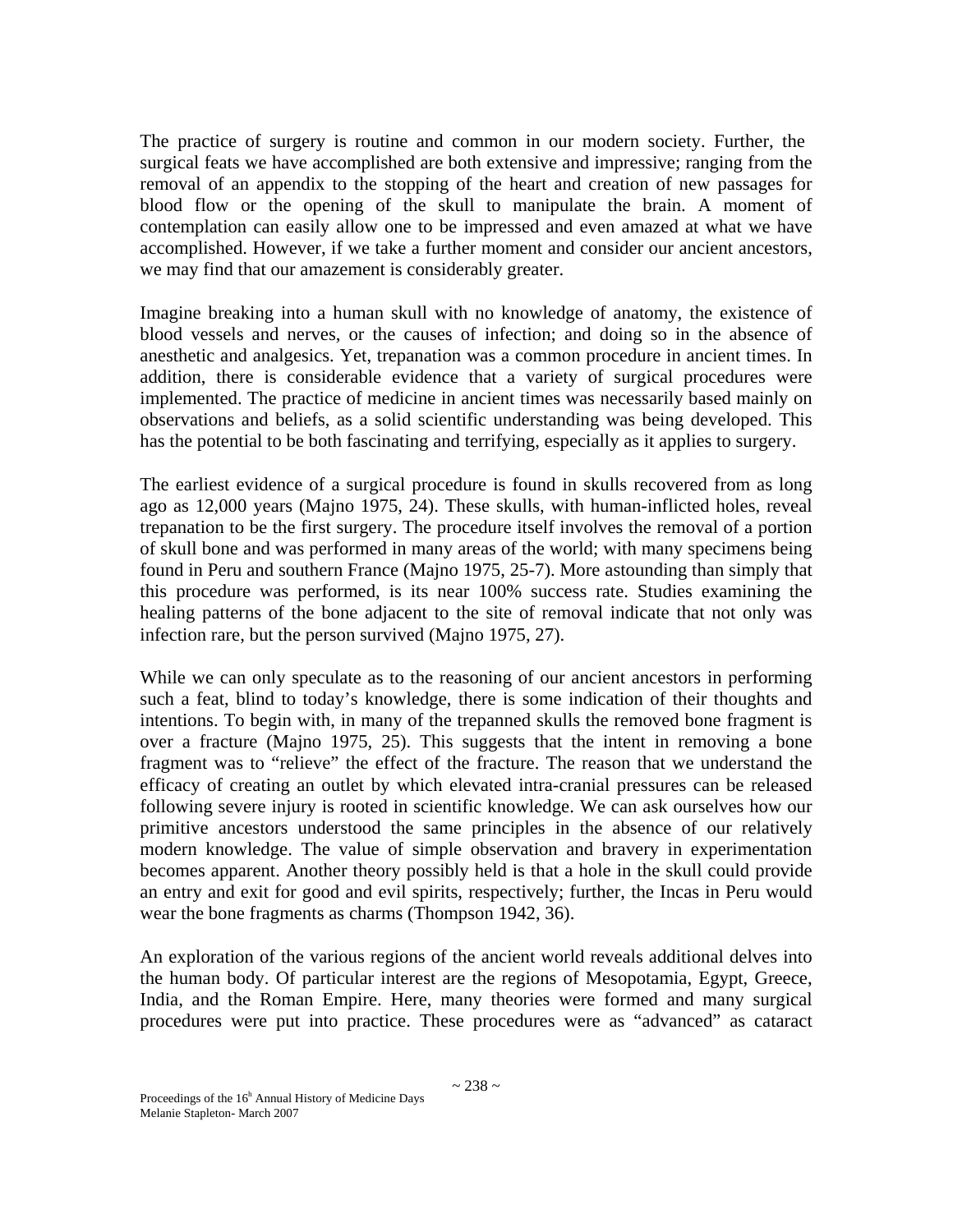surgery, the removal of bladder stones, the development of techniques for the closure of the abdominal wall, and amputation (Majno, 1975, 311, 328, 363, Lascaratos and Voros 2000, 617).

In the ancient world, Mesopotamia occupied the region now claimed by Iraq. The Mesopotamian medical field as practiced by the Akkadians consisted of two types of practitioners: the ashipu (sorcerer) and asu (physician) (Majno 1975, 40). Again, the thoughts and beliefs of the time were foremost in the medical domain. A second manifestation of the beliefs of the time is what was recorded in written records. The description of the surgeon's knife (naglabu) could be expressed by combining the individual pictographs for barber and knife, thus producing the first relation between surgeons and barbers (Majno 1975, 40). However, beyond this discovery little was recorded of surgery except as it pertained to the law. King Hammurabi's code, engraved on a large stone, dictates that a physician is only responsible for doing harm if his treatment is achieved with surgery (Majno 1975, 43-5). In accordance with the importance the society placed on doing wrong, the concept of disease was inextricably associated with wrong-doing: one became ill if one performed a bad deed or was influenced by an extrinsic agent such as an evil spirit, and thus any injury or death could not possibly be attributed to the treatment received, unless the surgeon performed badly in surgery (Majno 1975, 43). The Sumerians of Mesopotamia held similar beliefs, leaving 150 000 legal documents and only two tablets relating to medicine (Majno 1975, 46).

The activities of the ancient Egyptians were revealed with the discovery of artifacts from their lives and afterlives. These people provided us with not only written records in the form of hieroglyphs and papyrus, but also actual specimens in the form of their dead (mummies). Two of these dead, who were living in time of the fifth  $5<sup>th</sup>$  Dynasty (~ 2500) B.C.), were found to have received splints of bark fastened with bandages to treat fractured limbs (Majno 1975, 73). A third deceased Egyptian, living around 100 B.C. is the recipient of the first sutures; these, however, were received to close an embalming wound (Majno 1975, 93). There are also significant written records preserved on papyrus; from the Kahun, the first medical text from 1900 B.C., to the Smith and Ebers, the medical content is mainly prescriptions, spells, and diagnoses (Majno 1975, 73). It is of interest that there was a need for specialists of the eyes, teeth, and hidden diseases, but no surgeons (Majno 1975, 86). A simple explanation is that general practice encompassed the treatment of wounds and only a few, simple surgeries were actually performed.

In the era of Hippocrates, around 400 B.C., physicians were known as Iaotros (Majno 1975, 141). Theses physicians practiced both medicine and surgery as indistinguishable components of the medical art (Majno 1975, 147-150). The routine surgical procedures included techniques such as draining pus and trepanation (Majno 1975, 157, 166-9). Also practiced in this time was the technique of using probes to touch wounds, rather than having direct contact with the hands (Majno 1975, 167). The Greeks, not performing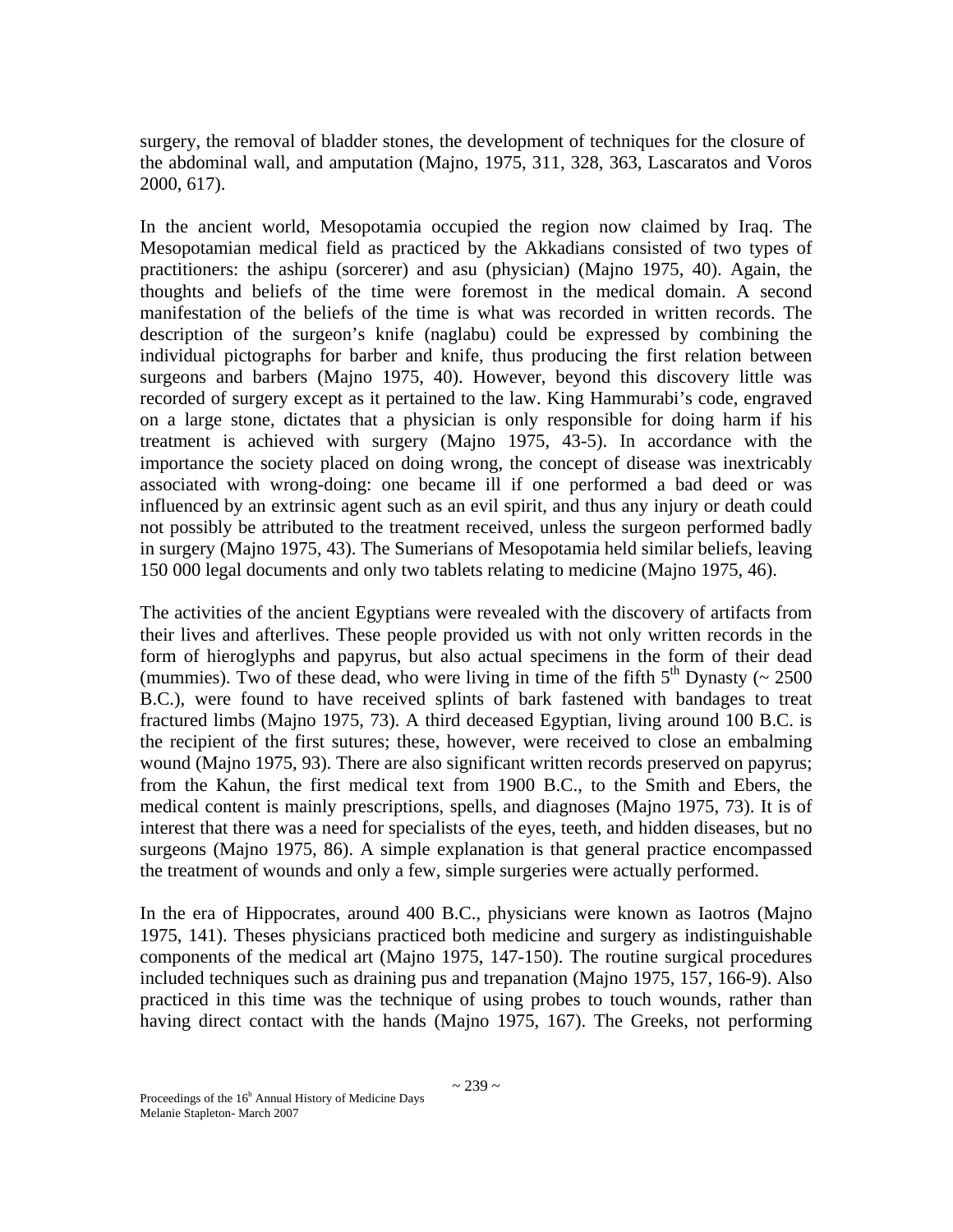amputations, documented their own approach to gangrene. When a limb underwent melasmos (blackening), the gangrene tissue was simply observed as it fell off. The only intervention that may have been undertaken was to remove the tissue that was certainly non-viable (below the level of black tissue) but not the underlying bone (Majno 1975, 191-2). It becomes evident that the physicians of the time did not have the knowledge that an amputation would be of benefit, nor the skill and knowledge necessary to perform such a procedure. They did what they were capable of: watching and documenting. This is essentially what characterized Hippocratic medicine: observation, documentation, and ideas constituted the birth of medical science, in the absence of experimentation and discovery. Thus, Greece's major contribution to the art of medicine was theories which remain evident in the language of medicine today; and some of which have even been corroborated by evidence.

In ancient India, surgery was quite an active pursuit. The need for surgeons (shalyahara) is evident in the translation of their title: shalya meaning a sword, arrow, or lance and hara meaning remover (Majno 1975, 267-8). This is reflective of the traditional weapon being the bow and arrow. It follows that the surgeons had many instruments designed specifically for the removal of arrows (Majno 1975, 274). Similarly to the cultures previously discussed, the medicine practiced was heavily based upon the beliefs held. The principles of medicine were integrated into a system know as Ayurveda, the knowledge or science of life, which was heavily based in tradition and beliefs. The practice of Ayurvedic medicine was documented mainly in two texts, written by Charaka and Sushruta. *Samhita*, a textbook of surgery authored by Sushruta, describes surgical procedures such as amputations, plastic surgery (especially of the ear and nose), and the removal of cataracts (Majno 1975, 262).

Our knowledge of Roman medicine comes primarily from the text De Medicina (on medicine), written by the encyclopedist Cornelius Celsus. Published in 1 A.D., it is the most significant medical document following the Hippocratic writings. The text contains descriptions of various surgical procedures, such as operations to remove goiters and bladder stones, as well as procedures to repair hernias and amputate limbs (Majno 1975, 353). In addition to this written record, the Romans have also left behind a variety of surgical instruments as an insight into their practice of medicine. The most valuable source of such instruments is the city of Pompeii; buried and preserved by the eruption of Mount Vesuvius in 79 A.D. Found in abundance in Pompeii were cylindrical medical kits, containing an assortment of probes and other instruments and likely carried by physicians. Also discovered were scalpels with dual cutting surfaces, separated by a central handle, screwed wound dilators, and an instrument resembling a trocar (Majno 1975, 357-360). A famous physician practicing around this time was Galan. He attended to wounded gladiators and implemented an experimental approach (Majno 1975, 398). He describes suturing muscle and managing hemorrhage by elevating the affected body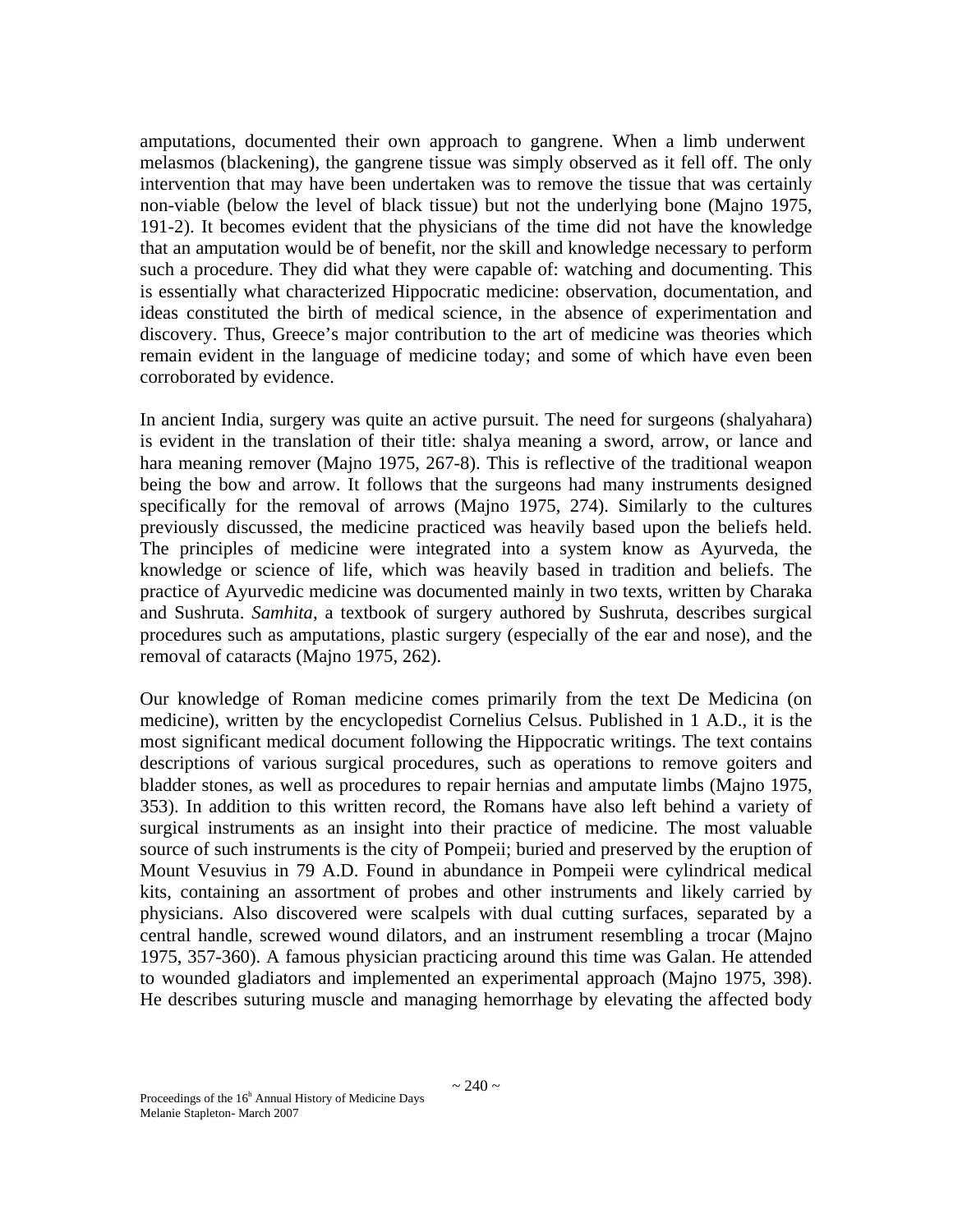part, while compressing the injured vessel with his fingers before tying it with silk (Majno 1975, 403).

There is a long, stagnant time period following the progress of ancient surgery before the development of "modern" surgery. Prior to the first use of anesthesia in 1842, the only surgeries performed were amputations and the removal of growths (Wikipedia, Surgery). Further, amputations performed on a conscious patient were quite difficult. In addition to the challenges associated with the successful accomplishment of a new, rapidly evolving procedure, the surgeon was required to amputate quickly. The barber surgeons required only 3 to 4 minutes to amputate at the thigh (Sachs, Bojunga, and Encke 1999, 1088). It is important to note that the barber surgeons who were in practice from the  $16<sup>th</sup>$  to the  $18<sup>th</sup>$ century were considered to be distinct from physicians and of a lower class. Thus, the creation of the Royal College of Surgeons in 1800 improved the credibility and status of the profession; acknowledging surgery as the domain of physicians (Wikipedia, Surgery).

In addition to anesthesia, other crucial prerequisites to the success and advancement of surgery were the knowledge of anatomy and circulation. The "first" dissections took place in the  $14<sup>th</sup>$  century, with the majority of developments in the field occurring in the  $17<sup>th</sup>$  and  $18<sup>th</sup>$  centuries (Wikipedia, History of Surgery). The most significant advancements in circulation did not occur until William Harvey described the circulation of blood, based on his experiments, in the  $17<sup>th</sup>$  century: the blood flowed in two separate loops (pulmonary and systemic), blood flowed from the veins into the heart, facilitated by valves, and that the heart functioned as a pump (Wikipedia, William Harvey). In the absence of such imperative knowledge, it is logical that invasive surgeries did not rapidly evolve at an earlier time. Interestingly however, many ancient techniques were rediscovered following this newly acquired scientific knowledge and its application to surgery. These "ancient" techniques include vessel ligature, ear surgery, the use of tourniquets, and the drainage of fluids. One can consider the irony of how these ancient ideas were based on rational thought, and yet limited by the lack of a more comprehensive understanding.

An examination of the evolution of amputations can illustrate the rediscovery of ancient techniques. The technique of vessel ligature is credited to A. Pare, a surgeon who is said to have first implemented ligature to prevent bleeding in 1590 (Sachs, Bojunga, and Encke 1999, 1088). However, a look back at the medical developments occurring around 200 B.C. in Alexandria suggest vessel ligature was both understood and implemented much earlier (Majno 1975, 328). Alexandria was the base for two important physicians/surgeons, Herophilus and Erasistratus, who were involved in the scientific revolution of the time and place. The two physicians initiated the dissection of humans (even while they were still living), centuries before dissections became widely practiced (Majno 1975, 327-8). However, very little is preserved of their works following the destruction of the great library of Alexandria; what we know was learned from rare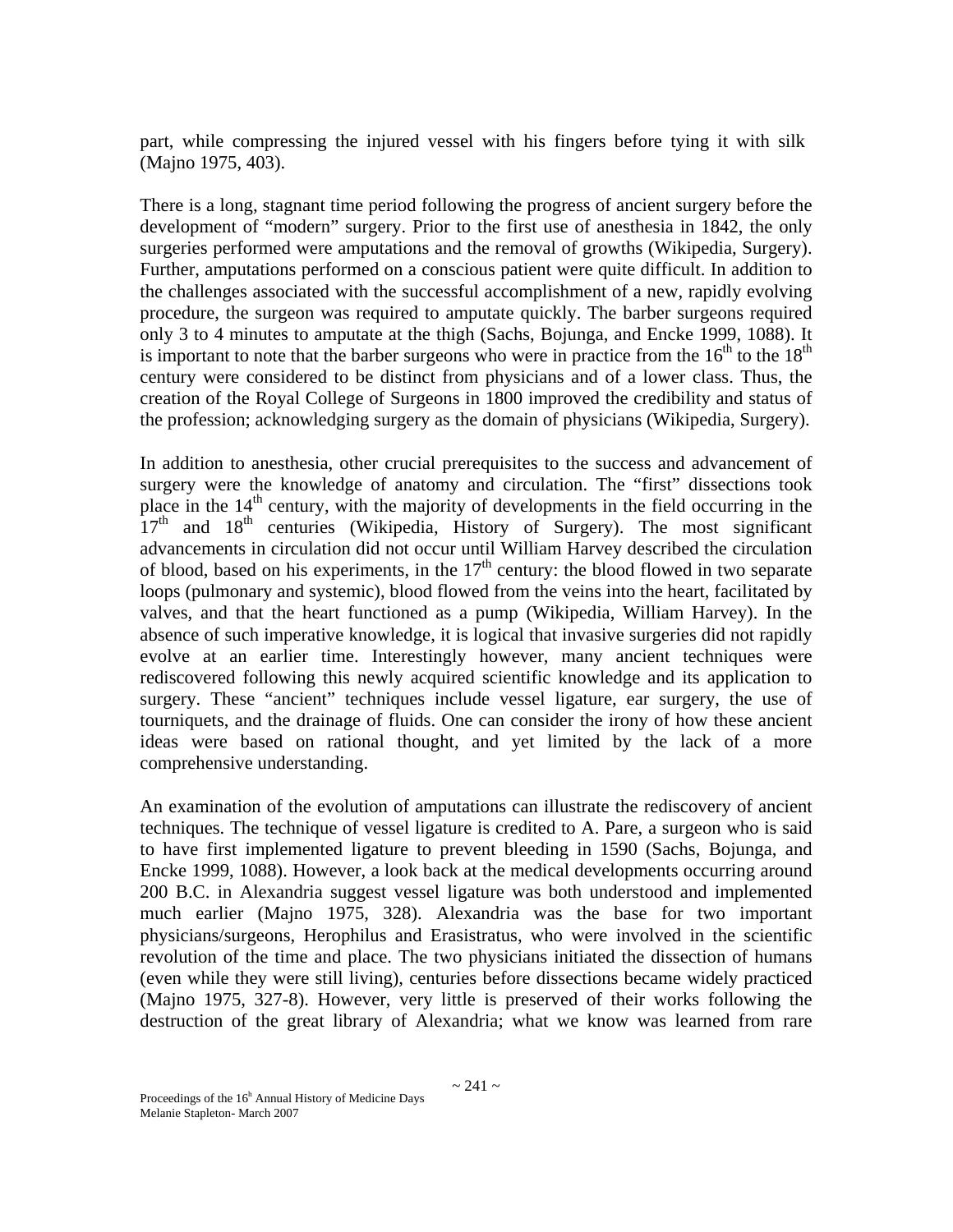descriptions in the writings of later physicians and historians. Nonetheless, Herophilus is credited with making the anatomical distinction between arteries and veins, as well as contributing many insights into the pulse. Erasistratus is said to have inferred the existence of capillaries without actually seeing them, as he believed that arteries and veins were connected (Harris 1973). In addition to these intriguing discoveries, there is evidence that in this time period vessel ligature was used in surgeries (Majno 1975, 328). Although the creator of the technique is uncertain, it very likely was either Herophilus or Erasistratus.

A second advance crucial to successful amputations was the tourniquet. Again, this advance is credited to Pare; with the first tourniquet being used for amputation by Morell, also a surgeon, in the battle of Besancon (Sachs, Bojunga, and Encke 1999, 1088). However, Hippocrates mentions tourniquets. In addition, the Greeks understood that a tourniquet could stop hemorrhage, with the risk of gangrene (Majno 1975, 152-3). In the writings of Scribonius Largus, the use of the tourniquet by Roman physicians was ridiculed. This stems from the lack of understanding of circulation of the time; it was thought that the tourniquet would actually squeeze the blood out of the compressed limb (Majno 1975, 404-5). It is probable that in ancient times, the scientific knowledge was simply lacking to successfully perform amputations. Nonetheless, it is astounding that some of the general principles were understood. Even more astounding is that these concepts were understood in the absence of a solid understanding of circulation.

It is essential that we have respect for our ancestors and their courageous entry into the field of surgery. As we strive to do now, our ancient ancestors did the best they could with what they had, which was a set of ideas, beliefs, and understandings. While many of their theories are identified as being wrong in light of our current medical understanding, there is often validity in their reasoning. For example, while the efficacy of relieving brain swelling is currently understood based on many scientific and medical principles, ancient people must have had their own reasons for trepanning a skull over a fracture. Perhaps their action was simply in response to the fact that it worked. Nonetheless, there is the indication that a thought process was followed, as we too construct ideas. Whether such reasoning is observational or evidence-based is irrelevant given the discrepancy in resources between current and ancient times. Thus, we are more similar to our ancestors than not.

### **References**

- 1. Harris CRS. (1973) *The Heart and the Vascular Ssystem in Ancient Greek Medicine*. Oxford.
- 2. *History of Anatomy*. Wikipedia Foundation, Inc. http://en.wikipedia.org/wiki/History\_of\_Anatomy.
- 3. Lascaratos John and Dionysios Voras. Fatal wounding of the byzantine emperor Julian the Apostate (361-363 A.D.): approach to the contribution of ancient surgery. *World Journal of Surgery* 24:615-9, 2000.